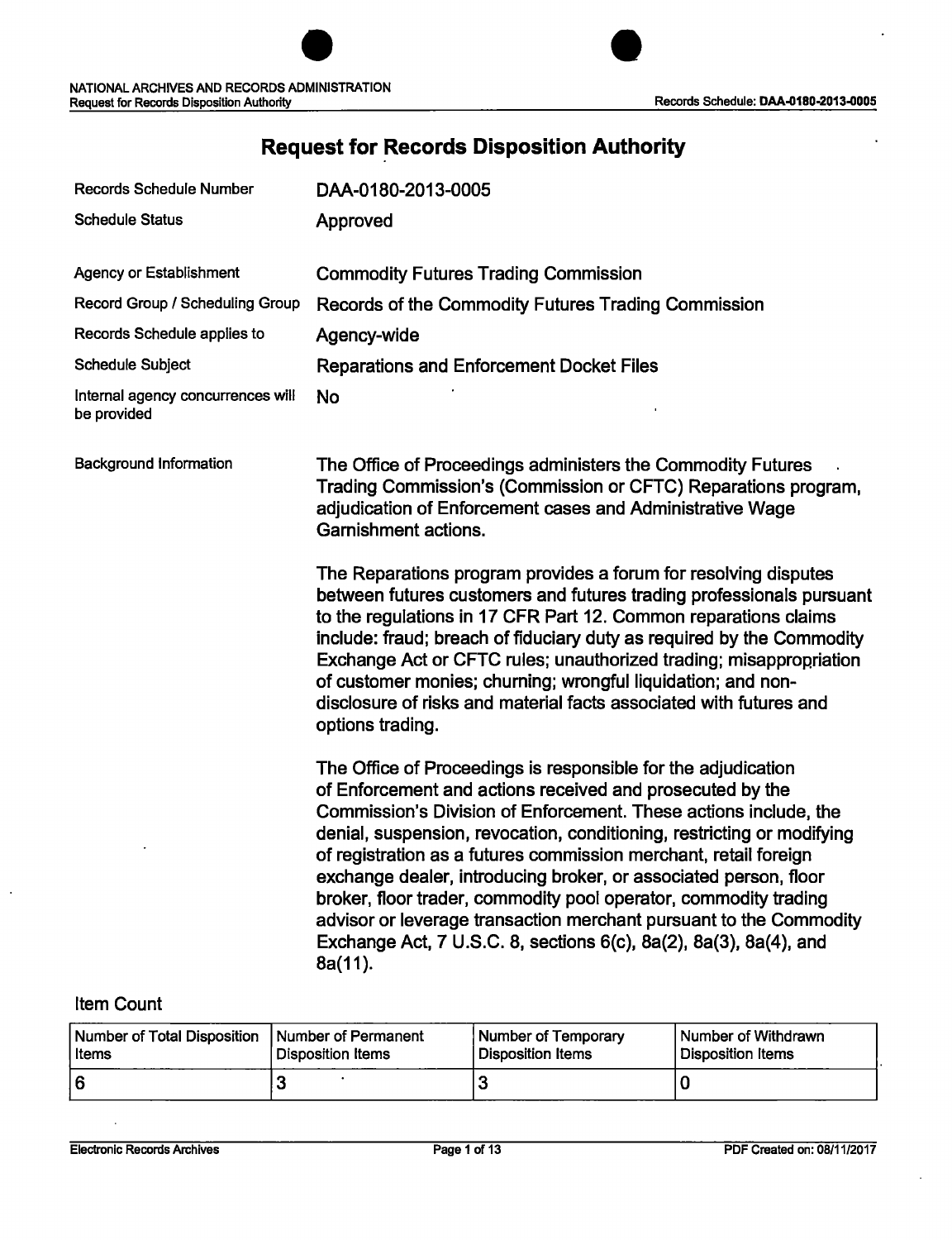NATIONAL ARCHIVES AND RECORDS ADMINISTRATION • • Request for Records Disposition Authority Records Schedule: DAA-0180-2013-0005

GAO Approval

 $\ddot{\phantom{0}}$ 

 $\overline{a}$ 

 $\ddot{\phantom{0}}$ 

 $\bar{\phantom{a}}$ 

 $\overline{a}$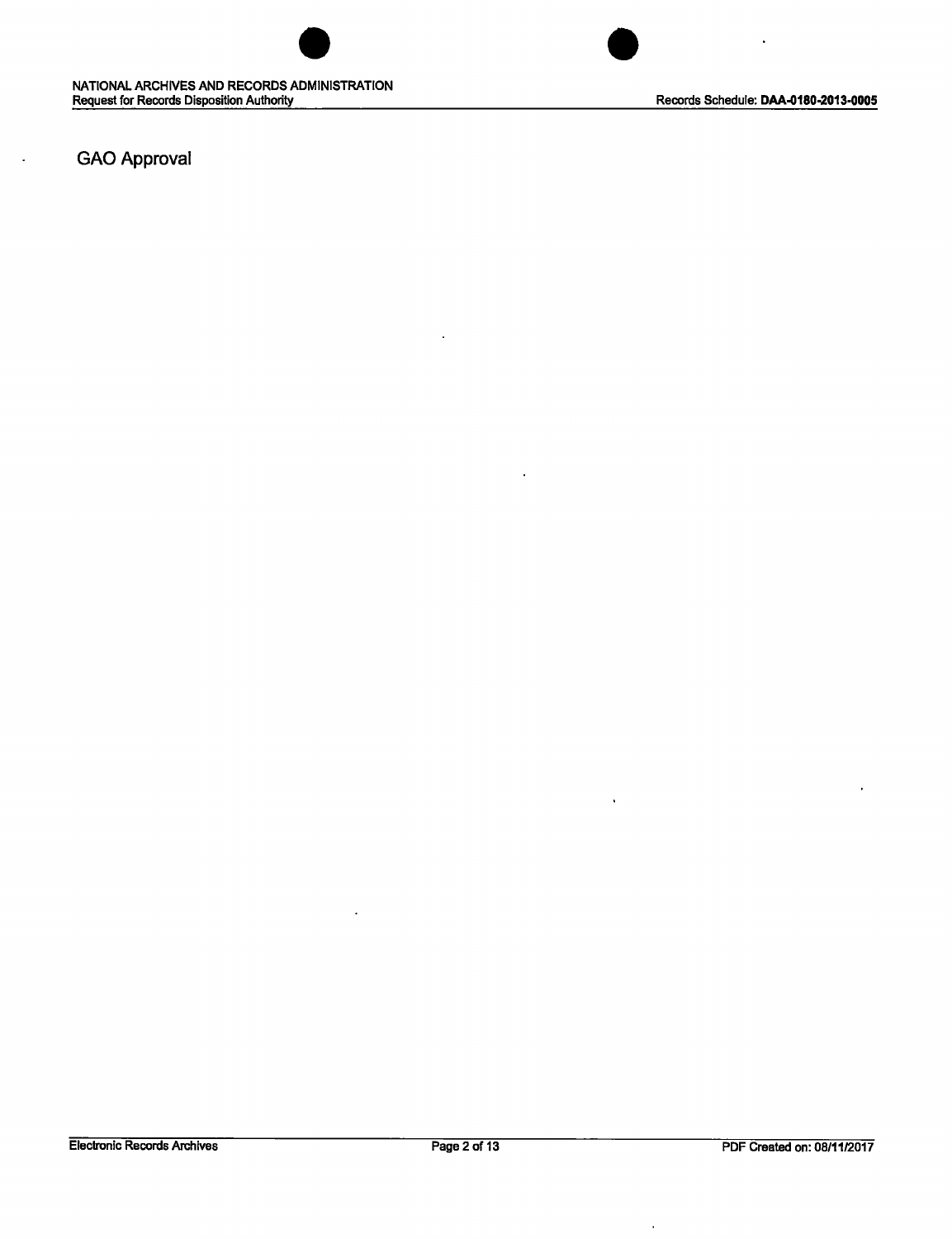## Outline of Records Schedule Items for DAA-0180-2013-0005

| Sequence Number |                                                                                                                              |
|-----------------|------------------------------------------------------------------------------------------------------------------------------|
| $\vert$ 1       | <b>Reparations and Enforcement Docket Files</b>                                                                              |
| $1.1$           | Reparations and Enforcement Docket Files filed between 1950 to 1988<br>Disposition Authority Number: DAA-0180-2013-0005-0001 |
| 1.2             | Docket Files filed between 1987 to September 2010                                                                            |
| 1.2.1           | Docket Files – Cases Appealed to the Commission<br>Disposition Authority Number: DAA-0180-2013-0005-0002                     |
| 1.2.2           | Docket Files – Cases not Appealed to the Commission<br>Disposition Authority Number: DAA-0180-2013-0005-0003                 |
| 1.3             | Reparations and Enforcement Cases filed between October 2010 and the Prese<br>nt                                             |
| 1.3.1           | <b>Reparations and Enforcement Case Files</b><br>Disposition Authority Number: DAA-0180-2013-0005-0004                       |
| 1.3.2           | All Other Records in each Docket File<br>Disposition Authority Number: DAA-0180-2013-0005-0005                               |
| l 2             | <b>Case Tracking Systems</b><br>Disposition Authority Number: DAA-0180-2013-0005-0006                                        |

 $\cdot$ 

Ÿ.

 $\overline{a}$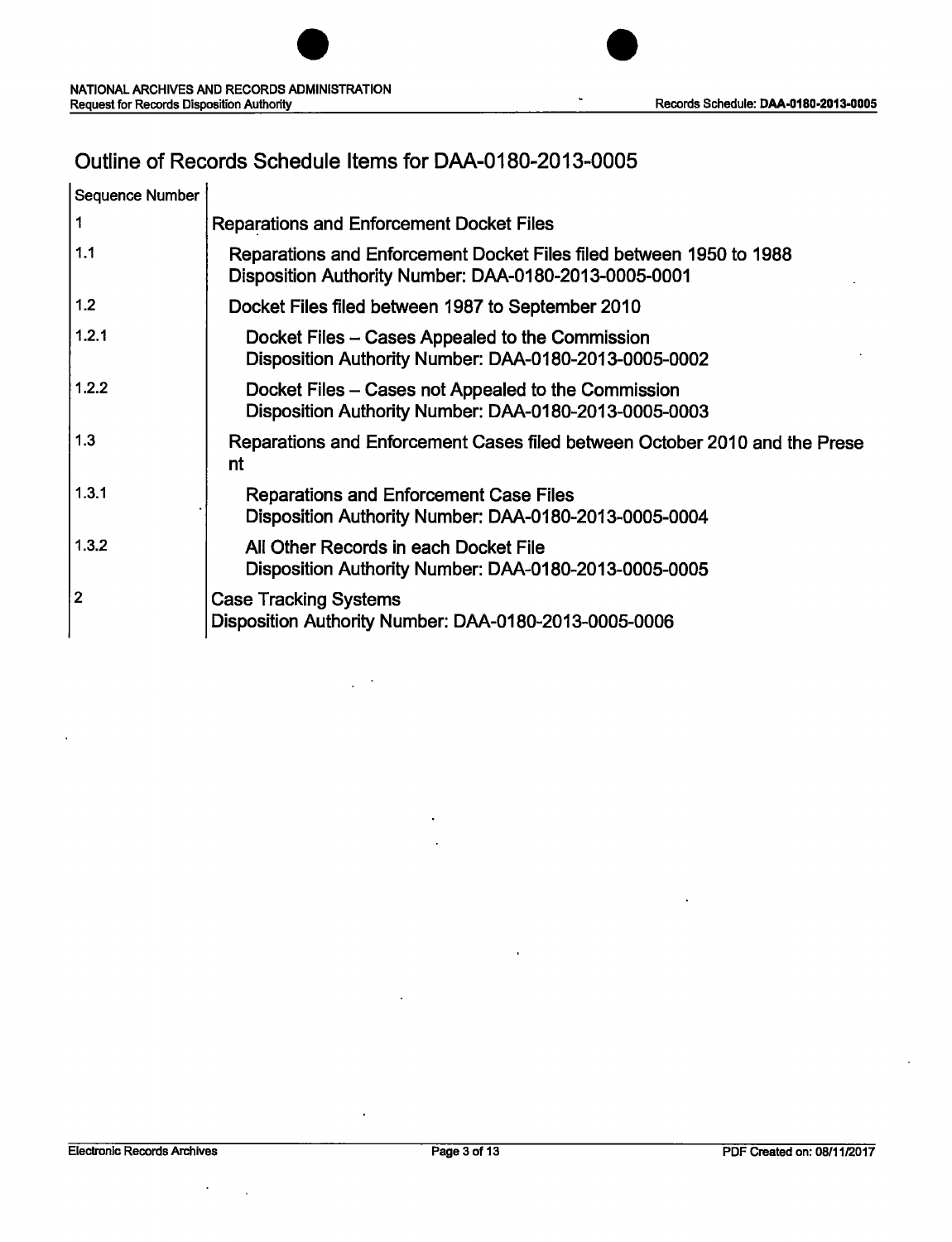

## Records Schedule Items

| <b>Sequence Number</b> |                                                                  |                                                                                                                                                                                                                                                                                                                                                                                                                                                                                                                                                                                                                                                                                                                                                                                                                                                                                                                                                                                                                                                                                                                                                                                                                                                                                                                                                                                                                                                                                               |
|------------------------|------------------------------------------------------------------|-----------------------------------------------------------------------------------------------------------------------------------------------------------------------------------------------------------------------------------------------------------------------------------------------------------------------------------------------------------------------------------------------------------------------------------------------------------------------------------------------------------------------------------------------------------------------------------------------------------------------------------------------------------------------------------------------------------------------------------------------------------------------------------------------------------------------------------------------------------------------------------------------------------------------------------------------------------------------------------------------------------------------------------------------------------------------------------------------------------------------------------------------------------------------------------------------------------------------------------------------------------------------------------------------------------------------------------------------------------------------------------------------------------------------------------------------------------------------------------------------|
| 1                      | <b>Reparations and Enforcement Docket Files</b><br>applied).     | Records consist of case files containing either Reparations or Enforcement cases<br>in Proceedings before a CFTC Presiding Official (Administrative Law Judge<br>or Judgment Officer). Records also consist of cases filed between the 1950s<br>and 1975 with the Commodity Exchange Administration (CEA), which was a<br>predecessor agency to the Commission. Case files may include but are not limited<br>to: complaints; answers, discovery documents, notices of intent to suspend,<br>revoke or restrict registration, petitions, pleadings; subpoenas; exhibits; transcripts;<br>documents produced; decisions, rulings and substantive orders issued by a<br>Presiding Official; appellate submissions, Commission opinions, rulings and orders;<br>and any records documenting payment or resolution of sanctions (if sanctions were                                                                                                                                                                                                                                                                                                                                                                                                                                                                                                                                                                                                                                                |
| 1.1                    |                                                                  | Reparations and Enforcement Docket Files filed between 1950 to 1988                                                                                                                                                                                                                                                                                                                                                                                                                                                                                                                                                                                                                                                                                                                                                                                                                                                                                                                                                                                                                                                                                                                                                                                                                                                                                                                                                                                                                           |
|                        | <b>Disposition Authority Number</b>                              | DAA-0180-2013-0005-0001                                                                                                                                                                                                                                                                                                                                                                                                                                                                                                                                                                                                                                                                                                                                                                                                                                                                                                                                                                                                                                                                                                                                                                                                                                                                                                                                                                                                                                                                       |
|                        |                                                                  | These records include Reparations cases filed between 1976 through 1988 and<br>dispositions issued by Administrative Law Judges (ALJs), Judgment Officers,<br>and the Commission. Also includes Enforcement cases filed between 1975<br>through 1986 and dispositions issued by ALJs. Finally, includes Commission and<br>Commodity Exchange Administration cases filed between 1950 through 1975. A<br>portion of each docket file during this time period is permanent. Below are the<br>permanent records from each docket file. 1. Decisions, Rulings and Substantive<br>Orders by a Presiding Official. This category includes: • Rulings on motions<br>for summary disposition; • Rulings on motions for reconsideration; • Rulings<br>concerning partial dismissals and defaults; • Orders of dismissals for Cause and<br>Dismissal/Settlements; • Initial Decisions; • Final Decisions; • Default Orders;<br>• Rulings on subsequent motions to vacate on default matters; • Rulings on<br>substantive motions and decisions on remand or reconsideration. 2. Commission<br>Opinions, Rulings and Orders. This category includes: • Orders on interlocutory<br>appeal and for remand; • Orders of delegated authority; • Orders on review of<br>decisions on remand; • Orders of summary affirmance. 3. Courts of Appeals<br>decisions (including unpublished opinions). 4. Complaints, amendments and<br>addenda, and Notices of Intent to suspend, revoke or restrict registration. |
|                        | <b>Final Disposition</b>                                         | Permanent                                                                                                                                                                                                                                                                                                                                                                                                                                                                                                                                                                                                                                                                                                                                                                                                                                                                                                                                                                                                                                                                                                                                                                                                                                                                                                                                                                                                                                                                                     |
|                        | <b>Item Status</b>                                               | <b>Active</b>                                                                                                                                                                                                                                                                                                                                                                                                                                                                                                                                                                                                                                                                                                                                                                                                                                                                                                                                                                                                                                                                                                                                                                                                                                                                                                                                                                                                                                                                                 |
|                        | Is this item media neutral?                                      | <b>No</b>                                                                                                                                                                                                                                                                                                                                                                                                                                                                                                                                                                                                                                                                                                                                                                                                                                                                                                                                                                                                                                                                                                                                                                                                                                                                                                                                                                                                                                                                                     |
|                        | <b>Explanation of limitation</b>                                 | This applies to electronic TIFF images.                                                                                                                                                                                                                                                                                                                                                                                                                                                                                                                                                                                                                                                                                                                                                                                                                                                                                                                                                                                                                                                                                                                                                                                                                                                                                                                                                                                                                                                       |
|                        | Do any of the records covered<br>by this item currently exist in | <b>No</b>                                                                                                                                                                                                                                                                                                                                                                                                                                                                                                                                                                                                                                                                                                                                                                                                                                                                                                                                                                                                                                                                                                                                                                                                                                                                                                                                                                                                                                                                                     |

 $\overline{\phantom{a}}$ 

 $\ddot{\phantom{a}}$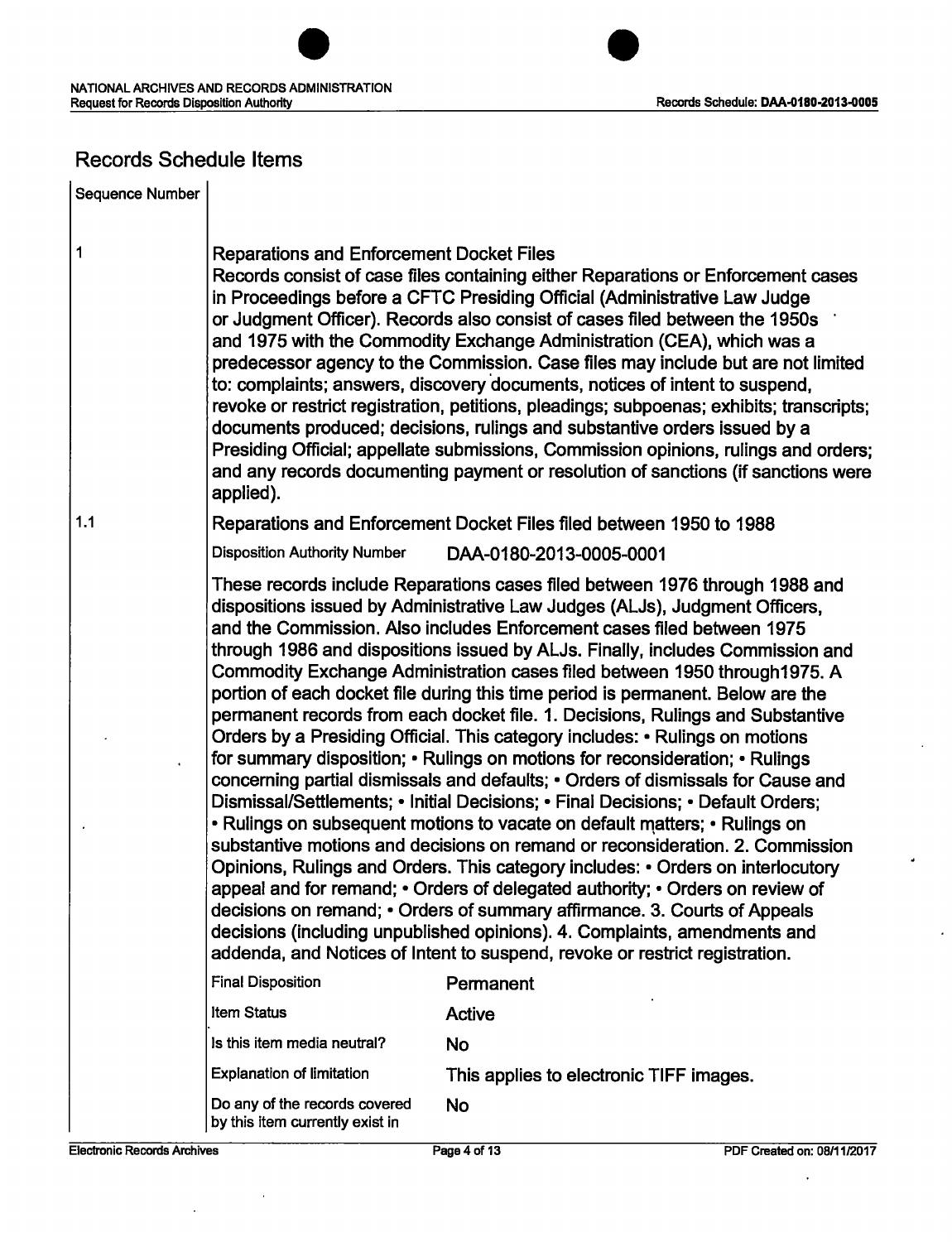l,

| mail and word processing?                                                                            |                   |                                                                                                                                                                      |                                                                                                                 |  |  |
|------------------------------------------------------------------------------------------------------|-------------------|----------------------------------------------------------------------------------------------------------------------------------------------------------------------|-----------------------------------------------------------------------------------------------------------------|--|--|
| <b>GRS or Superseded Authority</b><br>Citation                                                       |                   | N1-180-00-1/411a                                                                                                                                                     |                                                                                                                 |  |  |
| <b>Disposition Instruction</b>                                                                       |                   |                                                                                                                                                                      |                                                                                                                 |  |  |
| <b>Cutoff Instruction</b>                                                                            |                   | Close docket file when final appeal is exhausted (if<br>applicable) or if there was no appeal, close docket<br>file once the decision becomes the final order of the | Commission. If reparations sanctions were imposed,<br>close docket file only after all sanctions are satisfied. |  |  |
| <b>Transfer to the National Archives</b><br>for Accessioning                                         |                   | Transfer to the National Archives in 5 year blocks 30<br>year(s) after file closed                                                                                   |                                                                                                                 |  |  |
| <b>Additional Information</b>                                                                        |                   |                                                                                                                                                                      |                                                                                                                 |  |  |
| First year of records accumulation 1950                                                              |                   |                                                                                                                                                                      |                                                                                                                 |  |  |
| End year of records accumulation                                                                     | 1988              |                                                                                                                                                                      |                                                                                                                 |  |  |
| What will be the date span of the<br>initial transfer of records to the<br><b>National Archives?</b> | From 1950 To 1988 |                                                                                                                                                                      |                                                                                                                 |  |  |
| How frequently will your agency<br>transfer these records to the<br><b>National Archives?</b>        |                   | <b>Unknown</b><br>One time transfer upon eligibility of oldest case file.                                                                                            |                                                                                                                 |  |  |
|                                                                                                      |                   |                                                                                                                                                                      |                                                                                                                 |  |  |
|                                                                                                      |                   | <b>Estimated Current Volume</b>                                                                                                                                      | <b>Annual Accumulation</b>                                                                                      |  |  |
| Electronic/Digital                                                                                   |                   | 4.64 GB                                                                                                                                                              |                                                                                                                 |  |  |
| Paper                                                                                                |                   |                                                                                                                                                                      |                                                                                                                 |  |  |
| Microform                                                                                            |                   |                                                                                                                                                                      |                                                                                                                 |  |  |

Commission. Also included are enforcement cases filed from 1987 through

1.2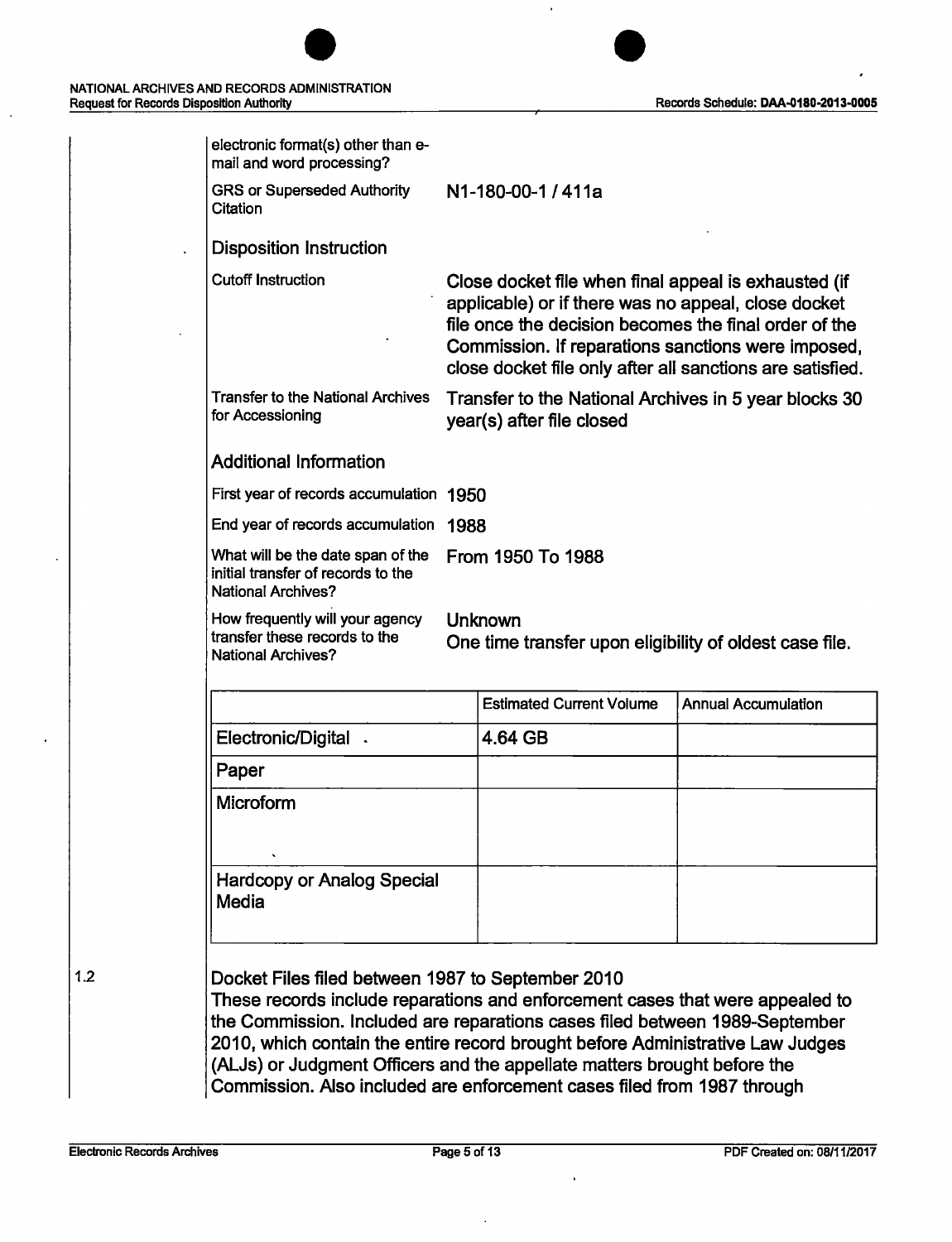$\ddot{\phantom{a}}$ 

|       | September 2010, which contain the entire record brought before the ALJs and the<br>appellate matters before the Commission.         |                                                                                                                                                          |                                                                                    |                            |
|-------|-------------------------------------------------------------------------------------------------------------------------------------|----------------------------------------------------------------------------------------------------------------------------------------------------------|------------------------------------------------------------------------------------|----------------------------|
| 1.2.1 | Docket Files - Cases Appealed to the Commission                                                                                     |                                                                                                                                                          |                                                                                    |                            |
|       | <b>Disposition Authority Number</b>                                                                                                 |                                                                                                                                                          | DAA-0180-2013-0005-0002                                                            |                            |
|       | Records include reparations and enforcement cases that were appealed to the<br>Commission.                                          |                                                                                                                                                          |                                                                                    |                            |
|       | <b>Final Disposition</b>                                                                                                            |                                                                                                                                                          | Permanent                                                                          |                            |
|       | <b>Item Status</b>                                                                                                                  | Active                                                                                                                                                   |                                                                                    |                            |
|       | Is this item media neutral?                                                                                                         | <b>No</b>                                                                                                                                                |                                                                                    |                            |
|       | <b>Explanation of limitation</b>                                                                                                    |                                                                                                                                                          | These are all textual records.                                                     |                            |
|       | Do any of the records covered<br>by this item currently exist in<br>electronic format(s) other than e-<br>mail and word processing? | No                                                                                                                                                       |                                                                                    |                            |
|       | <b>GRS or Superseded Authority</b><br>Citation                                                                                      |                                                                                                                                                          | N1-180-00-001 / 411a                                                               |                            |
|       | <b>Disposition Instruction</b>                                                                                                      |                                                                                                                                                          |                                                                                    |                            |
|       | <b>Cutoff Instruction</b>                                                                                                           | Close docket file when final appeal is exhausted. If<br>reparations sanctions were imposed, close docket file<br>only after all sanctions are satisfied. |                                                                                    |                            |
|       | <b>Transfer to the National Archives</b><br>for Accessioning                                                                        |                                                                                                                                                          | Transfer to the National Archives in 5 year blocks 30<br>year(s) after file closed |                            |
|       | <b>Additional Information</b>                                                                                                       |                                                                                                                                                          |                                                                                    |                            |
|       | First year of records accumulation 1987                                                                                             |                                                                                                                                                          |                                                                                    |                            |
|       | End year of records accumulation 2010                                                                                               |                                                                                                                                                          |                                                                                    |                            |
|       | What will be the date span of the<br>From 1987 To 2010<br>initial transfer of records to the<br><b>National Archives?</b>           |                                                                                                                                                          |                                                                                    |                            |
|       | How frequently will your agency<br>transfer these records to the<br><b>National Archives?</b>                                       |                                                                                                                                                          | <b>Every 5 Years</b>                                                               |                            |
|       |                                                                                                                                     |                                                                                                                                                          | <b>Estimated Current Volume</b>                                                    | <b>Annual Accumulation</b> |
|       | Electronic/Digital                                                                                                                  |                                                                                                                                                          |                                                                                    |                            |
|       | Paper                                                                                                                               |                                                                                                                                                          | 75 Cubic feet                                                                      |                            |

 $\bar{z}$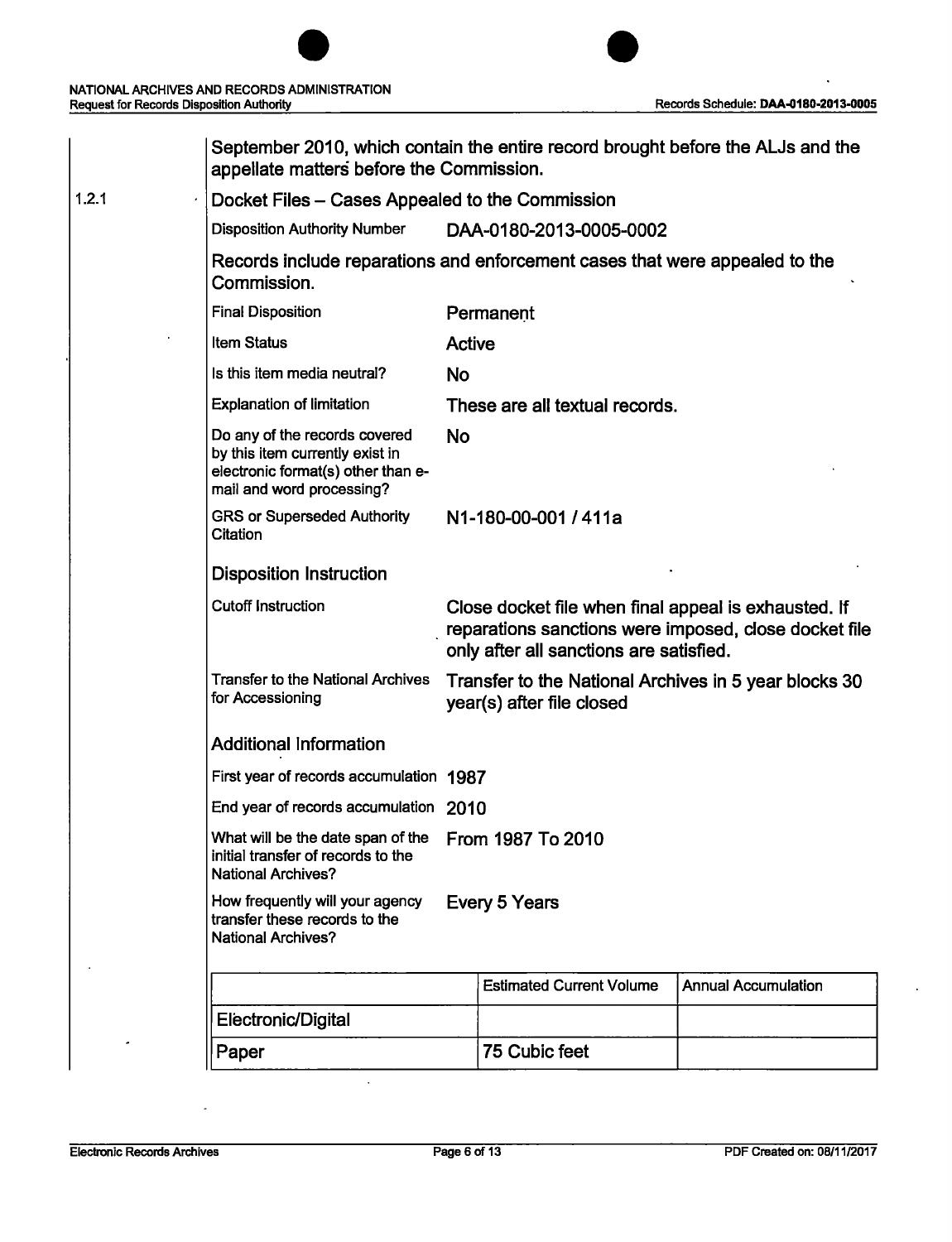## EXECUTIVE TRATION NATIONAL ARCHIVES AND RECORDS ADMINISTRATION Request for Records Disposition Authority Records Schedule: DAA-0180-2013-0005

|       | Microform                                                                                                                           |                                                                                                                                                                                                                                                                                                                                                                   |
|-------|-------------------------------------------------------------------------------------------------------------------------------------|-------------------------------------------------------------------------------------------------------------------------------------------------------------------------------------------------------------------------------------------------------------------------------------------------------------------------------------------------------------------|
|       | <b>Hardcopy or Analog Special</b><br>Media                                                                                          |                                                                                                                                                                                                                                                                                                                                                                   |
| 1.2.2 | Docket Files - Cases not Appealed to the Commission                                                                                 |                                                                                                                                                                                                                                                                                                                                                                   |
|       | <b>Disposition Authority Number</b>                                                                                                 | DAA-0180-2013-0005-0003                                                                                                                                                                                                                                                                                                                                           |
|       | appealed to the Commission.                                                                                                         | This series consists of reparations and enforcement case files for cases not                                                                                                                                                                                                                                                                                      |
|       | <b>Final Disposition</b>                                                                                                            | <b>Temporary</b>                                                                                                                                                                                                                                                                                                                                                  |
|       | <b>Item Status</b>                                                                                                                  | <b>Active</b>                                                                                                                                                                                                                                                                                                                                                     |
|       | Is this item media neutral?                                                                                                         | Yes                                                                                                                                                                                                                                                                                                                                                               |
|       | Do any of the records covered<br>by this item currently exist in<br>electronic format(s) other than e-<br>mail and word processing? | No                                                                                                                                                                                                                                                                                                                                                                |
|       | <b>GRS or Superseded Authority</b><br>Citation                                                                                      | N1-180-00-1 / 411b<br>N1-180-00-1/411c                                                                                                                                                                                                                                                                                                                            |
|       | <b>Disposition Instruction</b>                                                                                                      |                                                                                                                                                                                                                                                                                                                                                                   |
|       | <b>Cutoff Instruction</b>                                                                                                           | Close docket file once the decision issued by the<br>presiding official or the Commission becomes the<br>final order of the Commission and any requested<br>relief has been exhausted. If reparations sanctions<br>were imposed, close docket file only after all<br>sanctions are satisfied. Cut off at the end of the FY in<br>which the docket file is closed. |
|       | <b>Transfer to Inactive Storage</b>                                                                                                 | Transfer to offsite storage 3 years after cutoff.                                                                                                                                                                                                                                                                                                                 |
|       | <b>Retention Period</b>                                                                                                             | Destroy 75 year(s) after the FY in which the docket<br>file is closed                                                                                                                                                                                                                                                                                             |
|       | <b>Additional Information</b>                                                                                                       |                                                                                                                                                                                                                                                                                                                                                                   |
|       | <b>GAO Approval</b>                                                                                                                 | <b>Not Required</b>                                                                                                                                                                                                                                                                                                                                               |
| 1.3   |                                                                                                                                     | Reparations and Enforcement Cases filed between October 2010 and the Present                                                                                                                                                                                                                                                                                      |
| 1.3.1 | <b>Reparations and Enforcement Case Files</b>                                                                                       |                                                                                                                                                                                                                                                                                                                                                                   |
|       | <b>Disposition Authority Number</b>                                                                                                 | DAA-0180-2013-0005-0004                                                                                                                                                                                                                                                                                                                                           |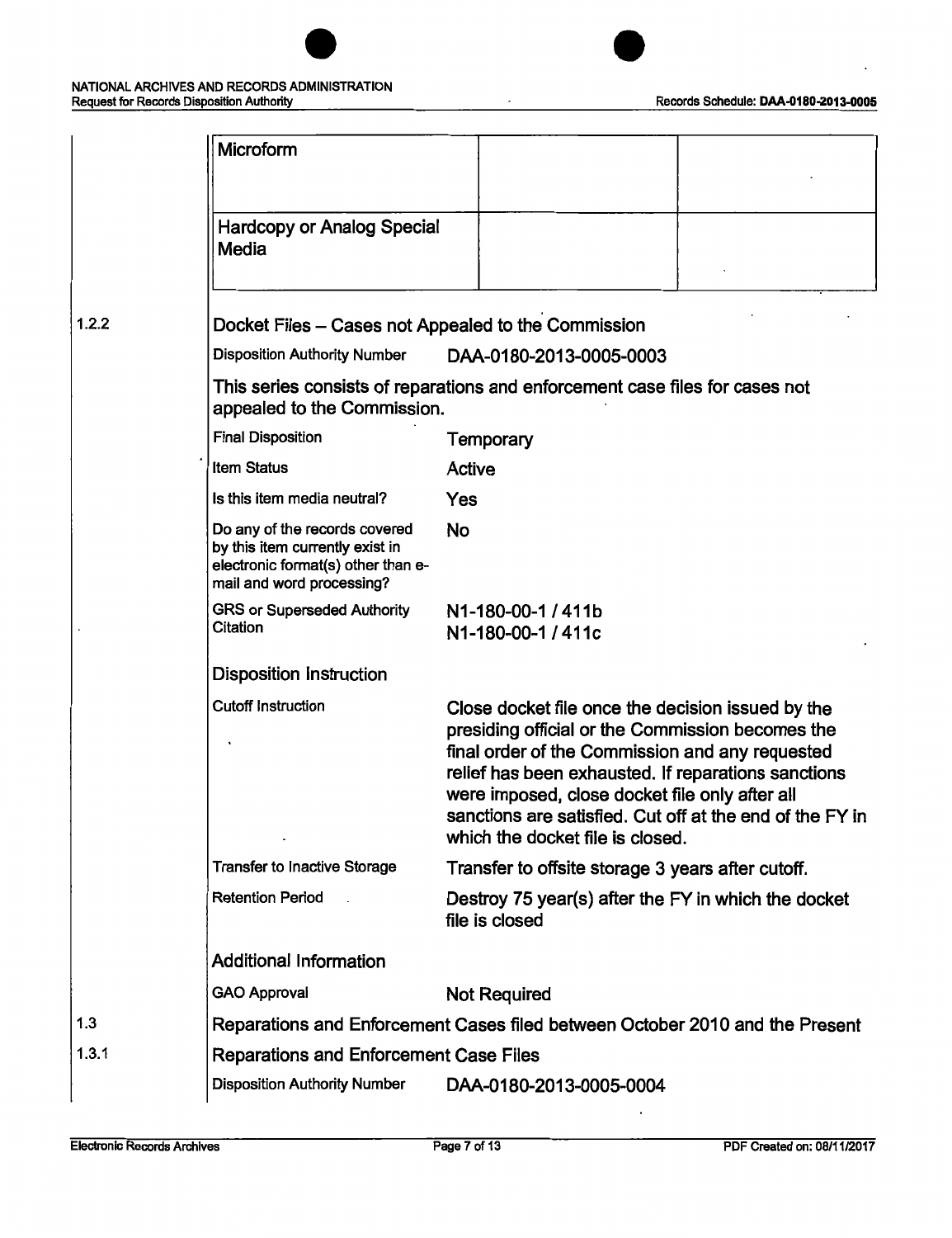1. Decisions, Rulings and Substantive Orders by a Presiding Official. This category includes:• Rulings on motions for summary disposition;• Rulings on motions for reconsideration; • Rulings concerning partial dismissals and defaults; • Orders of dismissals for Cause and Dismissal/Settlements; • Initial Decisions; • Final Decisions; • Default Orders; • Rulings on subsequent motions to vacate on default matters; • Rulings on substantive motions and decisions on remand or reconsideration. 2. Commission Opinions, Rulings and Orders. This category includes:• Orders on interlocutory appeal and for remand;• Orders of delegated authority;• Orders on review of decisions on remand;• Orders of summary affirmance. 3. Courts of Appeals decisions (including unpublished opinions). 4. All items deemed significant or precedential by the Presiding Official. 5. Complaints, amendments and addenda, and Notices of Intent to suspend, revoke or restrict registration. 6. Letter terminating the Complaint in the Complaints section. 7. Settlement documents. 8. Answers filed by Respondents. 9. Sanction letters. 10. Records documenting payment of sanctions, such as a copy of cashier's check or wire transfer or a sworn release agreement.

| <b>Final Disposition</b>                                                                                                            | Permanent                                                                                                                                                                                                                                                                               |  |  |
|-------------------------------------------------------------------------------------------------------------------------------------|-----------------------------------------------------------------------------------------------------------------------------------------------------------------------------------------------------------------------------------------------------------------------------------------|--|--|
| <b>Item Status</b>                                                                                                                  | <b>Active</b>                                                                                                                                                                                                                                                                           |  |  |
| Is this item media neutral?                                                                                                         | No                                                                                                                                                                                                                                                                                      |  |  |
| <b>Explanation of limitation</b>                                                                                                    | These are all electronic records.                                                                                                                                                                                                                                                       |  |  |
| Do any of the records covered<br>by this item currently exist in<br>electronic format(s) other than e-<br>mail and word processing? | No                                                                                                                                                                                                                                                                                      |  |  |
| <b>GRS or Superseded Authority</b><br>Citation                                                                                      | N1-180-00-1/411a                                                                                                                                                                                                                                                                        |  |  |
| <b>Disposition Instruction</b>                                                                                                      |                                                                                                                                                                                                                                                                                         |  |  |
| <b>Cutoff Instruction</b>                                                                                                           | Close docket file when final appeal is exhausted (if<br>applicable) or if there was no appeal, close docket<br>file once the decision becomes the final order of the<br>Commission. If reparations sanctions were imposed,<br>close docket file only after all sanctions are satisfied. |  |  |
| <b>Transfer to the National Archives</b><br>for Accessioning                                                                        | Transfer to the National Archives in 5 year blocks 30<br>year(s) after file closed                                                                                                                                                                                                      |  |  |
| <b>Additional Information</b>                                                                                                       |                                                                                                                                                                                                                                                                                         |  |  |
| First year of records accumulation 2010                                                                                             |                                                                                                                                                                                                                                                                                         |  |  |
| What will be the date span of the<br>initial transfer of records to the<br><b>National Archives?</b>                                | From 2010 To 2014                                                                                                                                                                                                                                                                       |  |  |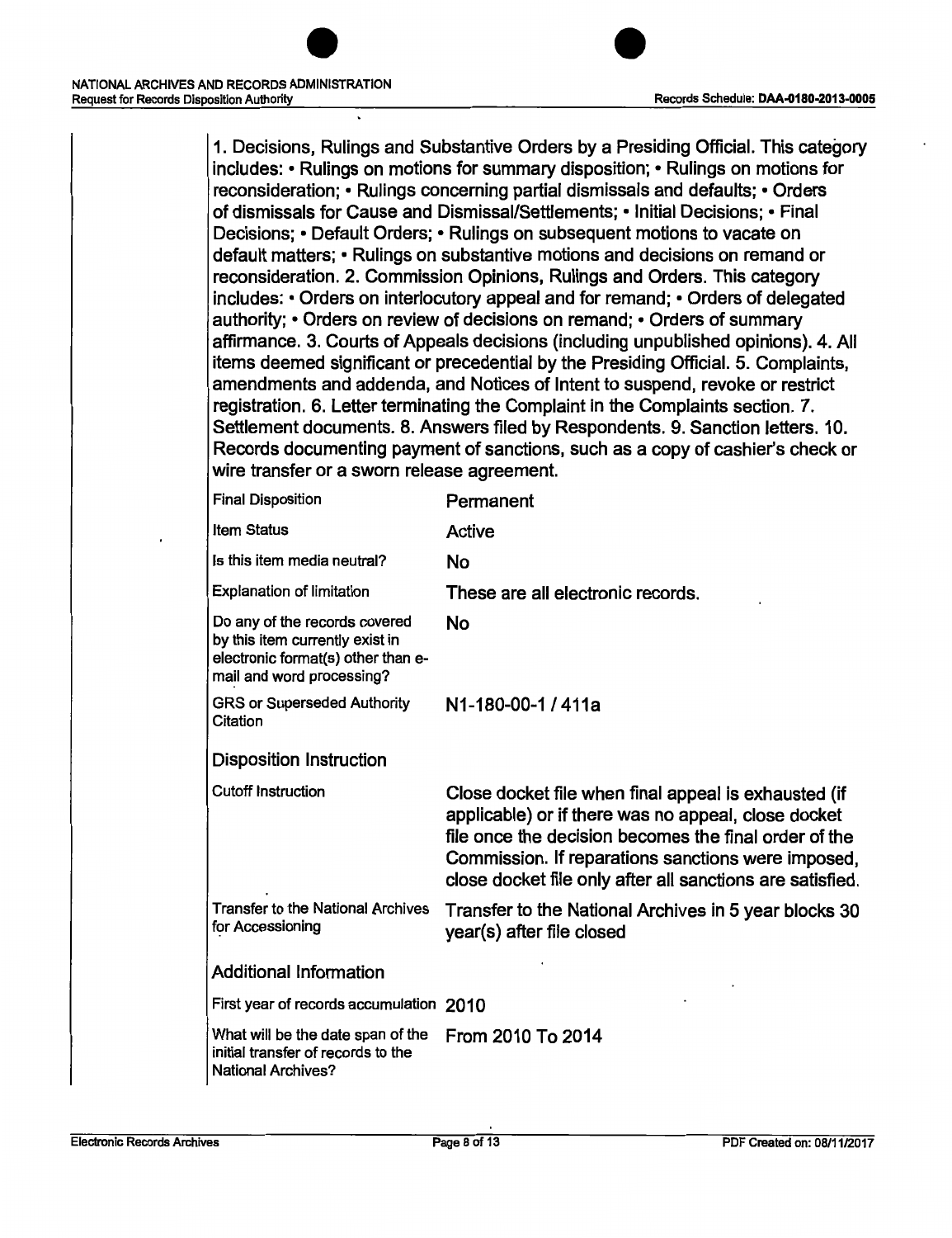

|                                    | How frequently will your agency<br>transfer these records to the<br><b>National Archives?</b>                                       | <b>Every 5 Years</b>                                                                                                                                                                                                                                                                                                                                                                                                                    |                            |  |
|------------------------------------|-------------------------------------------------------------------------------------------------------------------------------------|-----------------------------------------------------------------------------------------------------------------------------------------------------------------------------------------------------------------------------------------------------------------------------------------------------------------------------------------------------------------------------------------------------------------------------------------|----------------------------|--|
|                                    |                                                                                                                                     | <b>Estimated Current Volume</b>                                                                                                                                                                                                                                                                                                                                                                                                         | <b>Annual Accumulation</b> |  |
|                                    | Electronic/Digital                                                                                                                  | 22.9 GB                                                                                                                                                                                                                                                                                                                                                                                                                                 | 5 GB                       |  |
|                                    | Paper                                                                                                                               |                                                                                                                                                                                                                                                                                                                                                                                                                                         |                            |  |
|                                    | Microform                                                                                                                           |                                                                                                                                                                                                                                                                                                                                                                                                                                         |                            |  |
|                                    | <b>Hardcopy or Analog Special</b><br>Media                                                                                          |                                                                                                                                                                                                                                                                                                                                                                                                                                         |                            |  |
| 1.3.2                              | All Other Records in each Docket File                                                                                               |                                                                                                                                                                                                                                                                                                                                                                                                                                         |                            |  |
|                                    | <b>Disposition Authority Number</b>                                                                                                 | DAA-0180-2013-0005-0005                                                                                                                                                                                                                                                                                                                                                                                                                 |                            |  |
|                                    | All records in each Docket File that are not listed in item<br>and procedural (not substantive) rulings.                            | DAA-0180-2013-0005-0004 above including, but not limited to: deficiency letters;<br>letters serving the complaints to parties; procedural letters to parties; transmittal<br>memorandums; notices of assignment of all types of proceedings; notices of<br>appeals; appellate briefs; notes to file; returned service; non-substantive pleadings;<br>subpoenas; discovery documents; transcripts; exhibits; procedural orders; notices; |                            |  |
|                                    | <b>Final Disposition</b>                                                                                                            | <b>Temporary</b>                                                                                                                                                                                                                                                                                                                                                                                                                        |                            |  |
|                                    | <b>Item Status</b>                                                                                                                  | <b>Active</b>                                                                                                                                                                                                                                                                                                                                                                                                                           |                            |  |
|                                    | Is this item media neutral?                                                                                                         | <b>No</b>                                                                                                                                                                                                                                                                                                                                                                                                                               |                            |  |
|                                    | <b>Explanation of limitation</b>                                                                                                    | These are all electronic records.                                                                                                                                                                                                                                                                                                                                                                                                       |                            |  |
|                                    | Do any of the records covered<br>by this item currently exist in<br>electronic format(s) other than e-<br>mail and word processing? | No                                                                                                                                                                                                                                                                                                                                                                                                                                      |                            |  |
|                                    | <b>GRS or Superseded Authority</b><br>Citation                                                                                      | N1-180-00-1/411b<br>N1-180-00-1/411c                                                                                                                                                                                                                                                                                                                                                                                                    |                            |  |
|                                    | <b>Disposition Instruction</b>                                                                                                      |                                                                                                                                                                                                                                                                                                                                                                                                                                         |                            |  |
|                                    | <b>Cutoff Instruction</b>                                                                                                           | Remove the records identified in this item upon the<br>closing of the permanent Docket File. Cut off at the<br>end of the FY in which the permanent Docket File is<br>closed.                                                                                                                                                                                                                                                           |                            |  |
|                                    | <b>Transfer to Inactive Storage</b>                                                                                                 | Transfer to offsite storage 3 years after cutoff.                                                                                                                                                                                                                                                                                                                                                                                       |                            |  |
| <b>Electronic Records Archives</b> |                                                                                                                                     | Page 9 of 13                                                                                                                                                                                                                                                                                                                                                                                                                            | PDF Created on: 08/11/2017 |  |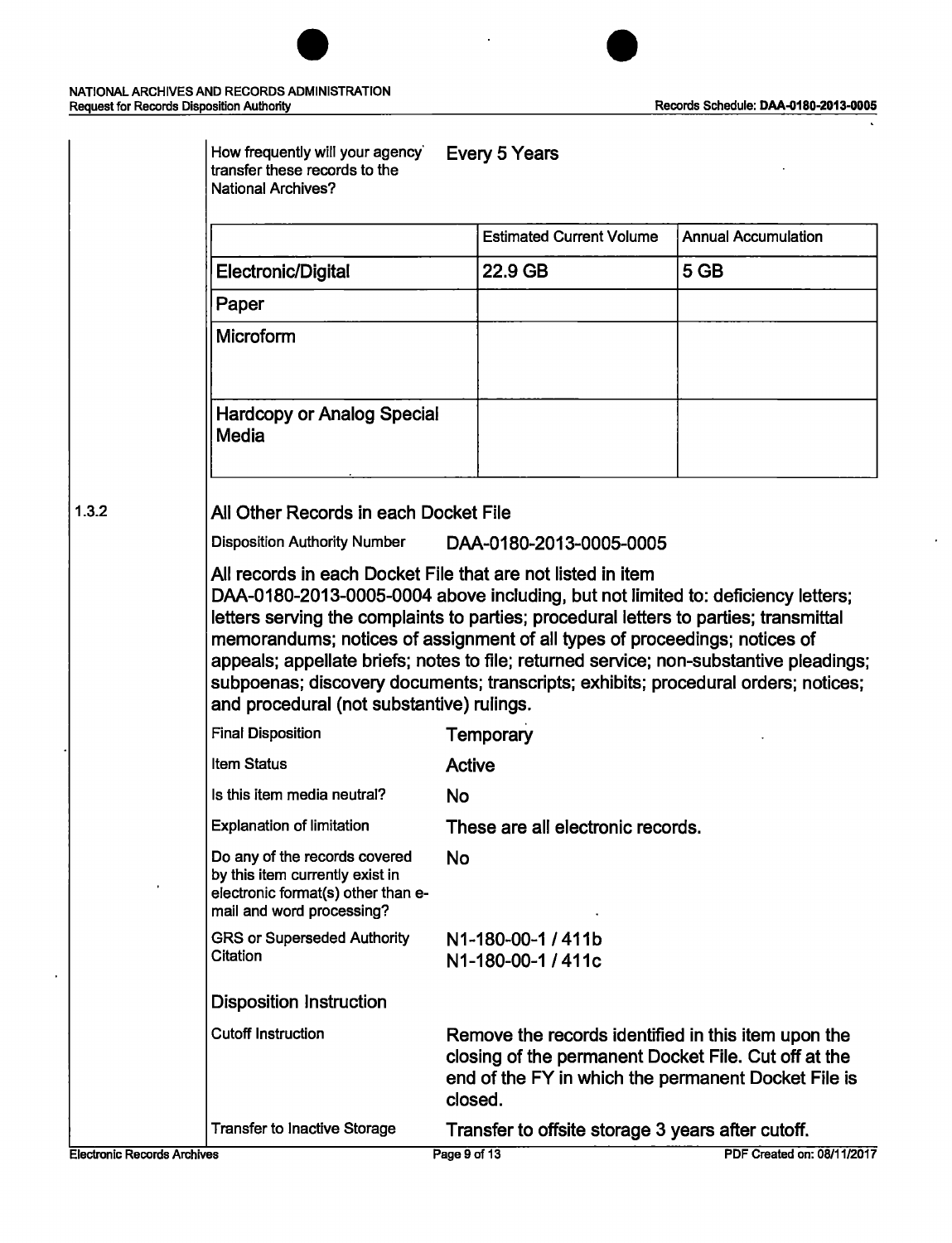2

 $\ddot{\phantom{1}}$ 



| <b>Retention Period</b>                                                                                                             | Destroy 75 year(s) after the FY in which the docket<br>file is closed           |
|-------------------------------------------------------------------------------------------------------------------------------------|---------------------------------------------------------------------------------|
| <b>Additional Information</b>                                                                                                       |                                                                                 |
| <b>GAO Approval</b>                                                                                                                 | <b>Not Required</b>                                                             |
| <b>Case Tracking Systems</b>                                                                                                        |                                                                                 |
| <b>Disposition Authority Number</b>                                                                                                 | DAA-0180-2013-0005-0006                                                         |
| contain information related to those records.                                                                                       | These systems track the status of both permanent and temporary docket files and |
| Final Disposition .                                                                                                                 | Temporary                                                                       |
| <b>Item Status</b>                                                                                                                  | <b>Active</b>                                                                   |
| Is this item media neutral?                                                                                                         | Yes                                                                             |
| Do any of the records covered<br>by this item currently exist in<br>electronic format(s) other than e-<br>mail and word processing? | <b>No</b>                                                                       |
| <b>GRS or Superseded Authority</b><br>Citation                                                                                      | N1-180-00-1 / 411d/1<br>N1-180-00-1 / 411d/2                                    |
| <b>Disposition Instruction</b>                                                                                                      |                                                                                 |
| <b>Retention Period</b>                                                                                                             | Destroy 75 year(s) after FY in which related docket<br>file is closed           |
| <b>Additional Information</b>                                                                                                       |                                                                                 |
| <b>GAO Approval</b>                                                                                                                 | <b>Not Required</b>                                                             |

 $\ddot{\phantom{0}}$ 

 $\ddot{\phantom{1}}$ 

 $\bullet$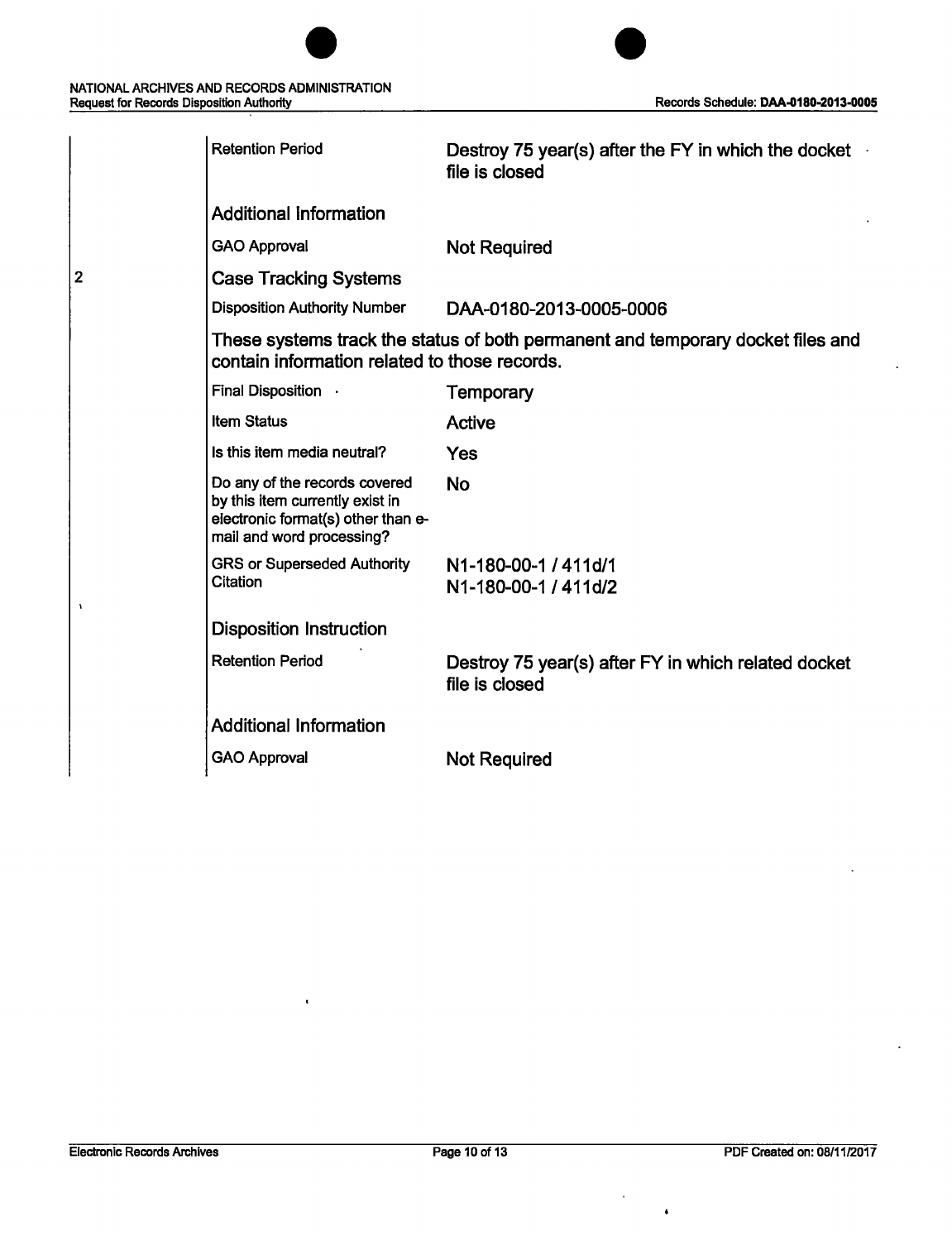

## **Agency Certification**

I hereby certify that I am authorized to act for this agency in matters pertaining to the disposition of its records and that the records proposed for disposal in this schedule are not now needed for the business of the agency or will not be needed after the retention periods specified.

#### Signatory Information

| <b>Date</b> | <b>Action</b>                       | <b>By</b>                         | <b>Title</b>                          | Organization                                                                                                  |
|-------------|-------------------------------------|-----------------------------------|---------------------------------------|---------------------------------------------------------------------------------------------------------------|
| 03/07/2013  | Certify                             | <b>Crystal Zeh</b>                | <b>Records Manageme</b><br>nt Officer | <b>Commodity Futures</b><br><b>Trading Commission</b><br>- Commodity Futures<br><b>Trading Commission</b>     |
| 10/23/2014  | <b>Return for Revisio</b><br>n      | <b>Lauren Crisler</b>             | Appraiser                             | National Archives and<br><b>Records Administration</b><br>- Records Management<br><b>Services</b>             |
| 11/17/2014  | Submit For Certific<br>ation        | Crystal Zeh                       | <b>Records Manageme</b><br>nt Officer | Office of the Executive<br><b>Director - Executive</b><br><b>Secretariat Branch</b>                           |
| 11/17/2014  | Certify                             | <b>Crystal Zeh</b>                | <b>Records Manageme</b><br>nt Officer | Office of the Executive<br><b>Director - Executive</b><br><b>Secretariat Branch</b>                           |
| 05/25/2016  | <b>Return for Revisio</b><br>n      | Elizabeth<br>Greenberg-<br>Taubel | <b>Appraisal Archivist</b>            | National Archives and<br><b>Records Administration</b><br>- Records Management<br><b>Services</b>             |
| 04/21/2017  | <b>Submit For Certific</b><br>ation | <b>Crystal Zeh</b>                | <b>Records Manageme</b><br>nt Officer | Office of the Executive<br><b>Director - Executive</b><br><b>Secretariat Branch</b>                           |
| 04/21/2017  | Certify                             | <b>Crystal Zeh</b>                | <b>Records Manageme</b><br>nt Officer | Office of the Executive<br>Director - Executive<br><b>Secretariat Branch</b>                                  |
| 05/17/2017  | <b>Return for Revisio</b><br>n      | <b>Lloyd Beers</b>                | <b>Appraisal Archivist</b>            | <b>National Archives and</b><br><b>Records Administration</b><br>- ACNR Records<br><b>Management Services</b> |
| 05/18/2017  | <b>Submit For Certific</b><br>ation | <b>Crystal Zeh</b>                | <b>Records Manageme</b><br>nt Officer | Office of the Executive<br><b>Director - Executive</b><br><b>Secretariat Branch</b>                           |

l,